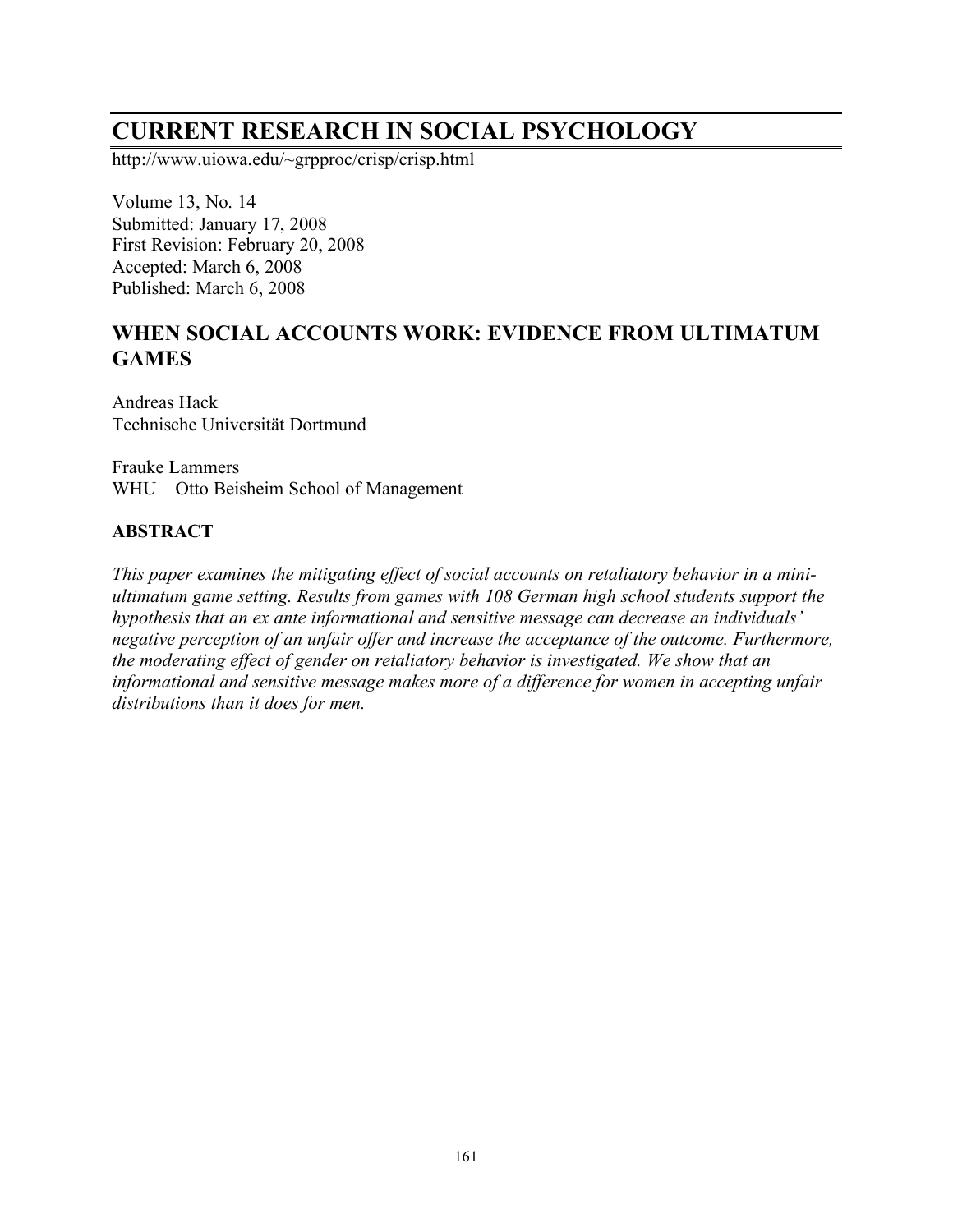## **INTRODUCTION**

Social accounts have been identified as communications that can mitigate the negative impact of unfavorable outcomes (Bies, 1989). For example, Schaubroek et al. (1994) show that a clear explanation for a pay freeze has a positive effect on employees' attitudes towards the organization. Similarly, accounts such as apologies can induce the victims of unfavorable treatment to be less eager to seek vengeance than they might otherwise be inclined to do (Ohbuchi et al., 1989).

This mitigating effect of social accounts has been associated with the concept of interactional fairness. Whereas distributive fairness refers to the perceived fairness of outcome allocations (Adams, 1965) and procedural fairness to the perceived fairness of the process underlying a decision (Lind & Tyler, 1988), interactional fairness relates to the quality of the interpersonal treatment (Bies, 1987). Interactional fairness encompasses two main aspects: information and sensitivity (Colquitt, 2001). The informative content of the interaction focuses on explanations why certain procedures were used or why outcomes were distributed in a certain way. Justification and truthfulness have been identified as the main criteria for the assessment of information (Colquitt et al., 2001). Sensitivity relates to the interpersonal treatment, a more content-free and somewhat more symbolic effect associated with the act of communication itself. Regarding this dimension, people care especially about being treated with politeness, dignity, and respect (Colquitt et al., 2001). Social accounts have been identified to have a positive effect on judgments of both aspects of interactional fairness (e.g. Bies & Moag, 1986; Bies & Shapiro, 1987).

Despite the substantial consideration of social accounts in the literature, most of the research to date is referring to *ex-post* communications (Skarlicki et al., 2004). That is, social accounts are provided after the unfavorable event has taken place. Only a limited number of studies examines *ex ante* communications regarding events that are occurring or have not yet happened. In contrast, these advance notices of potentially harmful outcomes are frequently found in real-life interactions. For example, firms might announce profit warnings to their investors or a manager might warn her subordinates that in the following year there will be fewer places for promotion.

One of the few studies dealing with ex ante communications is Skarlicki et al. (2004). They examine the effect of a polite or apologetic message on an individual's response to an unfavorable outcome offered in an ultimatum game. They show that both kinds of messages decreased, rather than increased, acceptance of the outcome as well as subjects' perceptions of fairness. A further examination revealed that perceived manipulative intent mediated participants' reactions to the messages. They conclude that if a message seems insincere and manipulative, it can exacerbate an individual's negative reaction to an unfavorable outcome accompanying the message.

The authors focus in their study only on one aspect of interactional fairness, i.e. interpersonal sensitivity. They argue that it is difficult to test for the informational aspect alone, since the transmission of information to the receiver always implies some degree of interpersonal treatment. In addition, information delivery often addresses attributional concerns and might therefore cause shifts in the attribution of the conflict, e.g. from internal to external causes. Such a change in attribution could then be the cause for a decline in retaliatory behavior (Baron, 1988).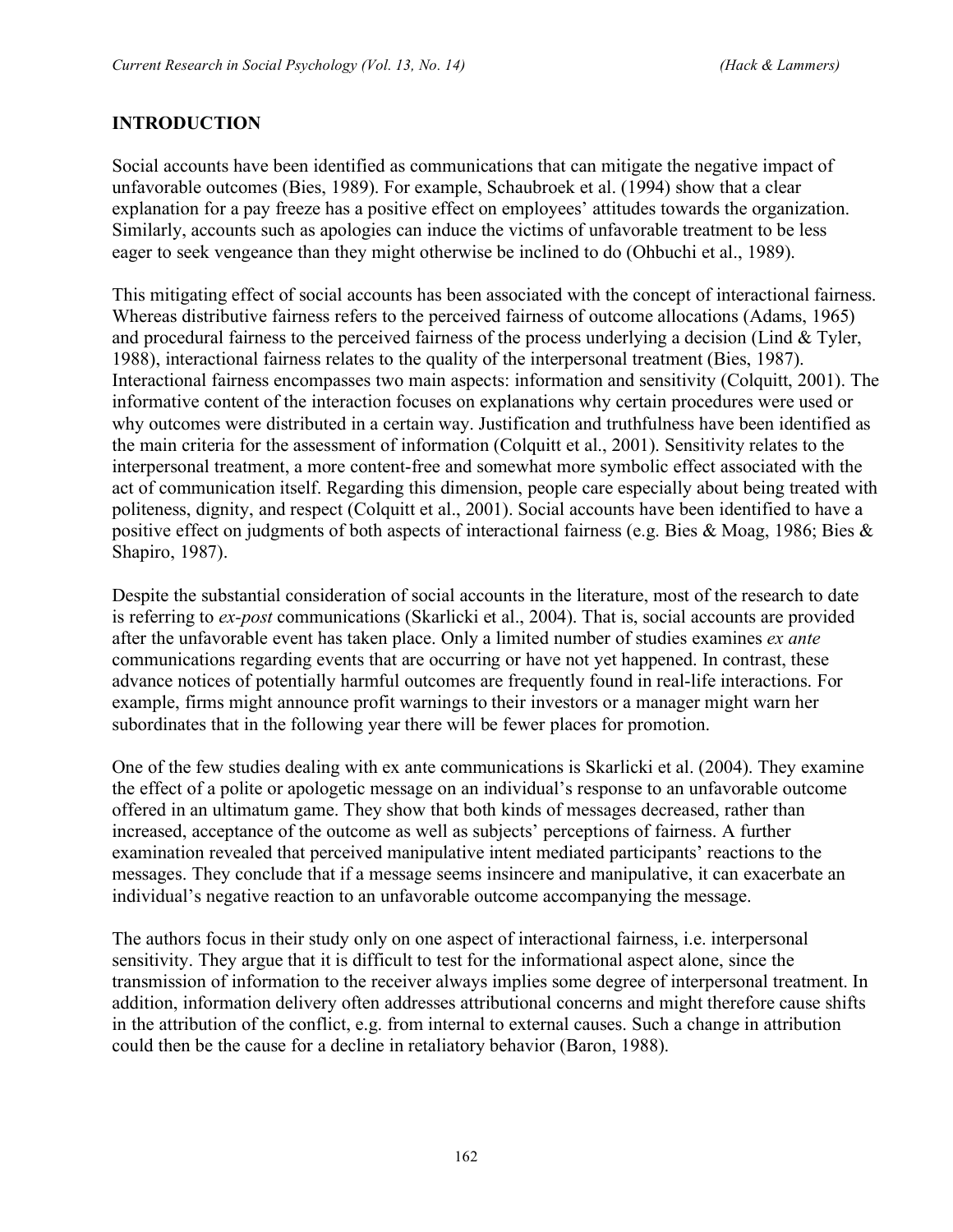The purpose of the present study is to examine the effect of an ex ante informational as well as interpersonal message on reactions to unfavorable outcomes and the perception of fairness. The counterintuitive effect found in Skarlicki et al. (2004) may be due to the focus on interpersonal aspects alone. In contrast, recipients might require both aspects of interactional fairness in order to value ex ante social accounts. We therefore employ a somewhat longer message containing information regarding the choice of action as well as a polite and sensitive phrasing.

However, people may have different concerns regarding these aspects. Multiple sources of differences have been identified ranging from personality attributes to group membership (for a review, see Greenberg, 1996). One variable that has been shown to potentially affect reliance on distributive or interactional fairness concerns is gender (e.g. Sweeney & McFarlin, 1997; Hallock, 1997; and for a review Cohen-Charash & Spector, 2001). Therefore, the second aim of our study is to examine gender as a moderator of the compensatory effect of social accounts on the acceptance of unfavorable outcomes.

An extensive literature examines gender differences in the perception of distributive fairness. Early field studies that explored the satisfaction with outcomes have produced somewhat inconsistent findings. Sauser & York (1978) and Varca et al. (1983) report that in comparable situations women are more satisfied with their pay than men whereas Lambert (1991) and Bokemeier & Lacy (1986) indicate that women and men do not differ significantly in satisfaction. Still others like Weaver (1974) find men to be more satisfied than women. In ultimatum games, Slonim & Roth (1995) found that women are less likely to accept unfavorable offers than men while Solnick (1997) found that women are more willing to accept these offers.

Some authors have examined gender as a moderator of interactional fairness. Most of them find that women value interactional fairness more than men (e.g. Hallock, 1997). Cross and Madson (1997) argue that many gender differences can be seen as reflecting fundamental differences in interdependence. Specifically they show that women are relatively more interdependent. They are thought to put more energy in the formation and maintenance of social and intimate relationships than in getting ahead (Rosener, 1990; Cross and Madson, 1997; Markus and Kitayama, 1991). They are more sensitive to the behavior of close friends (Gabriel and Gardner, 1999), have higher affiliated needs, and achievement behaviour is motivated by a desire to please (Hoffmann, 1972). Women tend to be more aware of others and be able to accept other people's point of view and are likely to solicit participation from a group (Rosener, 1990). In a social dilemma setting, Stockhard et al. (1988) found women slightly more cooperative than men, and women's cooperation more sensitive to the existence of opportunities for discussion than men's. Women fear harsh negotiations to disrupt the relationship they value and to compromise their position at work and thus set lower aspiration levels than men in negotiations (Stevenson et al., 1993; Kaman and Hartel, 1994). We therefore hypothesize that social accounts make more of a difference for women than for men when it comes to accepting unfavorable distributions.

Different methods have been applied to explore the effects of fairness concerns. We follow Skarlicki et al. (2004) and employ an ultimatum game setting where two players must divide a fixed amount of money. The following rules apply: The first player proposes a division. The second player can accept the division, in which case the money is split according to the first player's proposal, or reject the proposal, in which case neither player gets anything except the show-up fee. Researchers are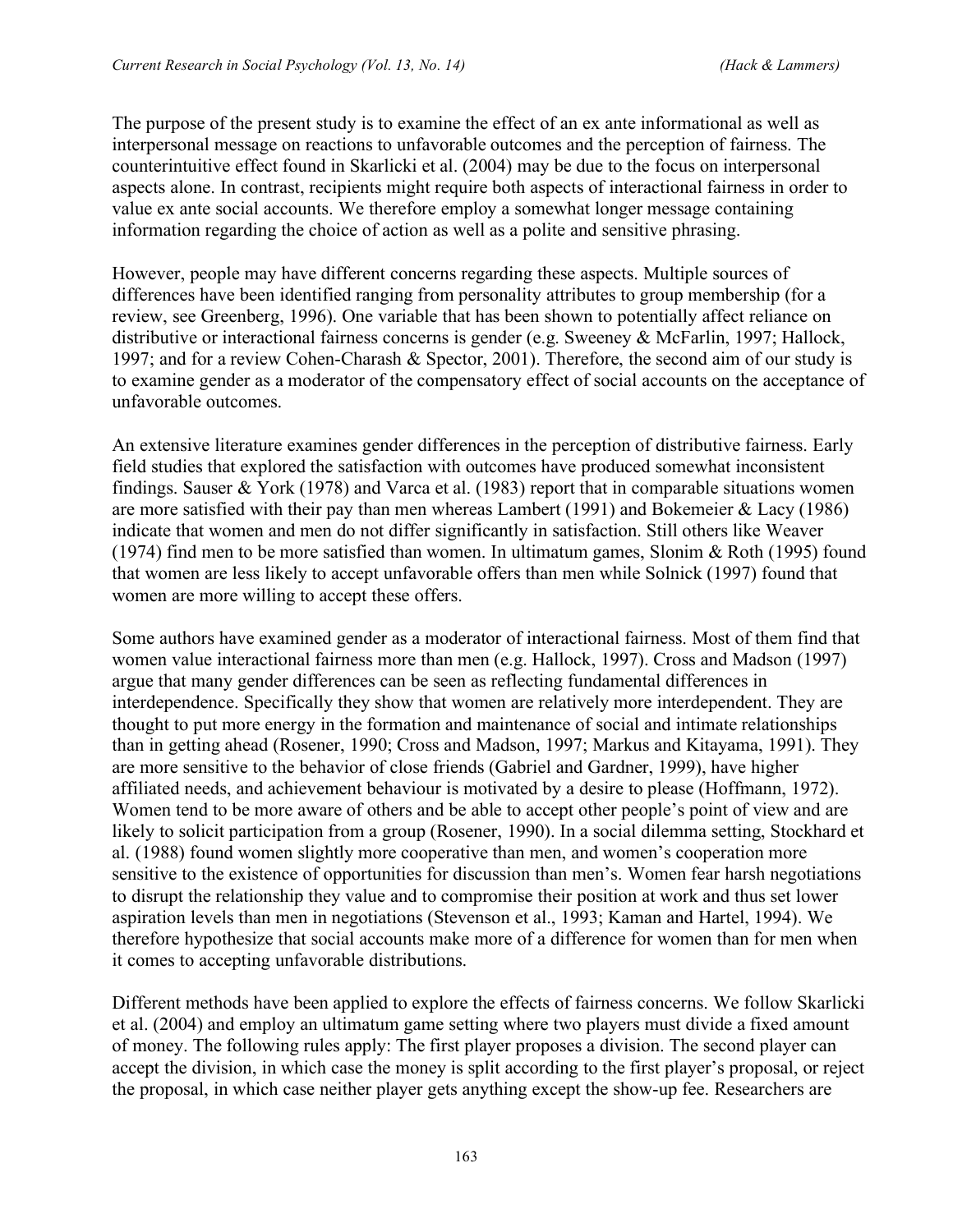especially interested in the second player's reaction to proposals where she is offered only a small fraction of the money. These offers are commonly rejected, even though the player would benefit materially from acceptance (see Güth et al., 1982, and for a review Roth, 1995). This behavior shows a concern for equitable distributions.

We employ the ultimatum game in our study for several reasons. First, subjects' decisions have direct monetary consequences. The game is therefore able to show strong concerns for equitable distributions, since subjects are willing to forego sometimes considerable amounts of money (Cameron, 1999). Second, many organizational interactions produce situations where one individual makes a "take-it-or-leave-it" offer to the other (Pillutla & Murnighan, 1996). Third, since our study relates to the findings of Skarlicki et al. (2004), we employ the same method as they do. Fourth, the game can be easily replicated by other researchers. Finally, although the interactions are somewhat limited in that both players have no history or expected future, they provide a basis for clear tests of theoretical predictions and for evaluating whether fairness can explain differences in a person's reaction to a given outcome (Pillutla & Murnighan, 1995).

Clearly, apart from the starkness of interactions, the method shows other limitations. In particular, the ultimatum game assesses subjects' reaction to objective outcome favorability whereas fairness concerns are constituted by a subjective judgment. We address this limitation and additionally measure fairness perceptions in a post-experimental questionnaire.

Based on the above described findings, we examine the following hypotheses:

Hypothesis 1: Unfavorable outcomes are more acceptable if accompanied by an informational and sensitive message.

Hypothesis 2: Respondents who receive such a message will perceive the unfavorable outcome as more fair than will respondents who receive no such message.

Hypothesis 3: The compensatory effect of such a message on unfavorable outcomes is stronger for women than for men.

Hypothesis 4: Women who receive such a message will perceive the unfavorable outcome as more fair than will men.

To our knowledge there have been no prior studies involving ultimatum games to investigate these hypotheses.

# **EXPERIMENTAL DESIGN AND PROCEDURES**

A control treatment (C) was designed to test for distributive fairness alone. Subjects played a miniultimatum game where two players must divide 6 Euros. The first player proposes a division. We allowed for three splits of the money: 5:1, 3:3 and 1:5. The second player can accept the division, in which case the money is split according to the first player's proposal, or reject the proposal, in which case neither player gets anything except the show-up fee.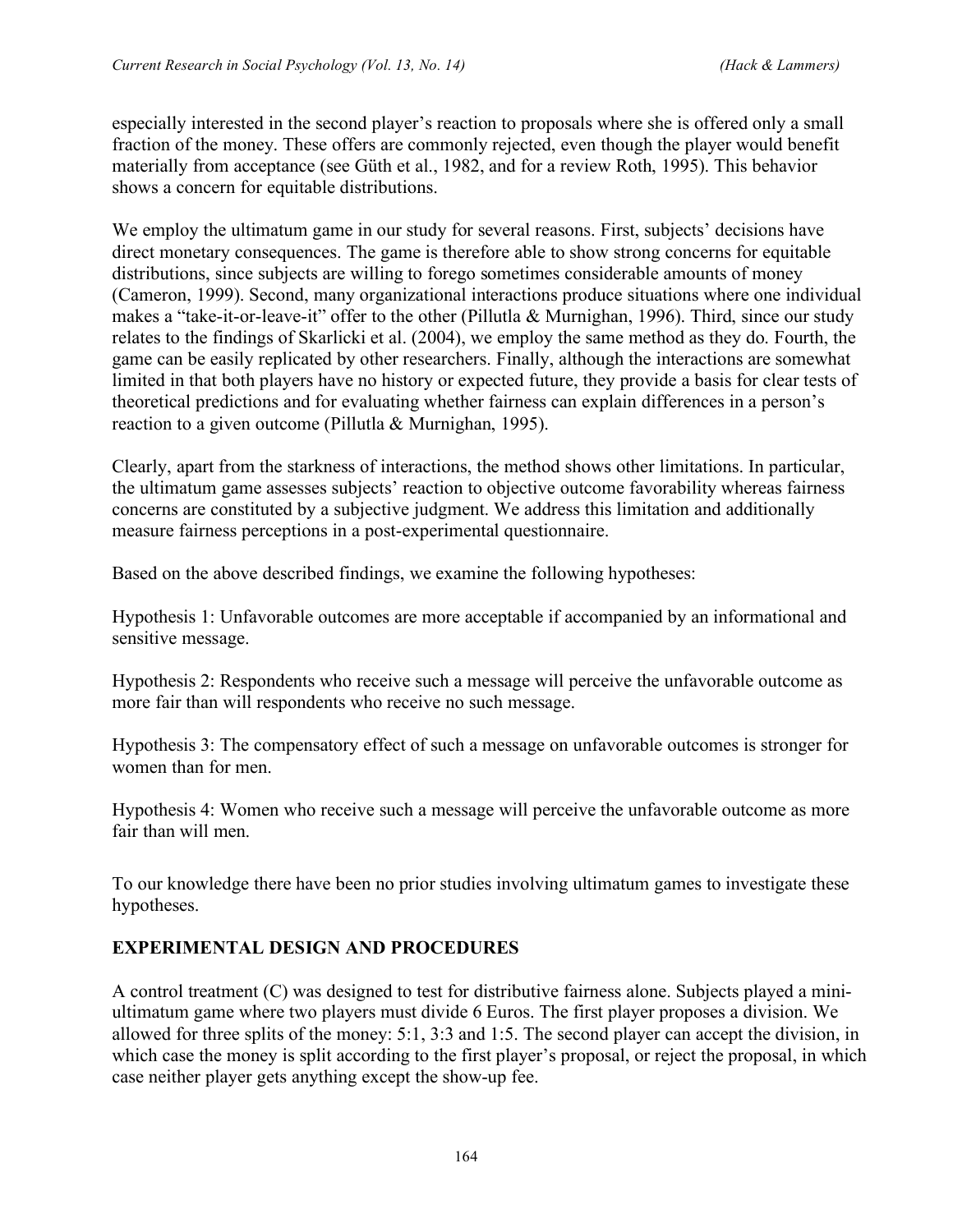We designed the second treatment (M) to test for the effect of an ex ante informational and sensitive message. Given the findings of Skarlicki et al. (2004), it was important for us that the responder should consider the interaction as not manipulative. We therefore established the responder as the originator of the interaction. The following structure applied: Before player one could propose a division, the responder had the possibility to ask him for a message. Responders could only indicate whether they wanted to receive a message or not. They were not able to influence the content of the message. Furthermore, the responder knew that the proposer was not obliged to follow her request. Responders therefore should feel less manipulated when receiving a message.

We followed Skarlicki et al. (2004) and prefabricated the text of the message. In a pre-test with 15 first-year students we tested different messages and selected the one that was considered to be most sincere and authentic (see the message in the Appendix). The first part of the message tries to establish a friendly and polite atmosphere. The second part gives some information regarding the reasoning of player one with respect to the following aspects: the formation of his decision; his expectation regarding the responder's reaction; a replication of the information (already given to all players at the beginning of the experiment) that they will play the game twice, first as a responder and then as a proposer.

In our experimental design we employed the strategy method often found in economic experiments and first introduced by Selten (1967). Responders had to give their reaction for each potential proposal. This way we were able to collect data on a player's complete strategy. Participants played the game twice, first as a responder and then as a proposer. We used a no feedback design where the results of the first game where only disclosed after the second game had been played. Subjects in both treatments were informed that they played first as a responder and than as a proposer with a different counterpart in each of the games. Since we were only interested in the behavior of the responders, this method allowed us to have every responder play without any prior information regarding the game. Subjects played the second round as a proposer only to allow us to actually match the two players' decisions after the two games in order to calculate the payments for each player.

Subjects were students from three German High Schools in their final school year aged between 18 and 19. The nature of the task and the aim of the study were not revealed. Participation was voluntary. To preserve anonymity, each subject was assigned a number so that no names appeared on any experimental materials. The experiment took place in November and December 2006. Subjects were paid a show-up fee of  $\epsilon$ 2 and their winnings from one of the games, if any. Overall, 108 students participated.

In order to assess subjective perceptions of fairness we conducted a post-experimental questionnaire. In both treatments we asked the subjects whether they perceived the unfavorable offer (5:1) as fair. In addition, in treatment M we asked whether the message enhanced the fairness of the game. Furthermore, in this treatment we inquired about the perception of the message. Subjects had to indicate whether they had perceived the message as: informative, manipulative, friendly, polite, and sincere.

# **LIMITATIONS**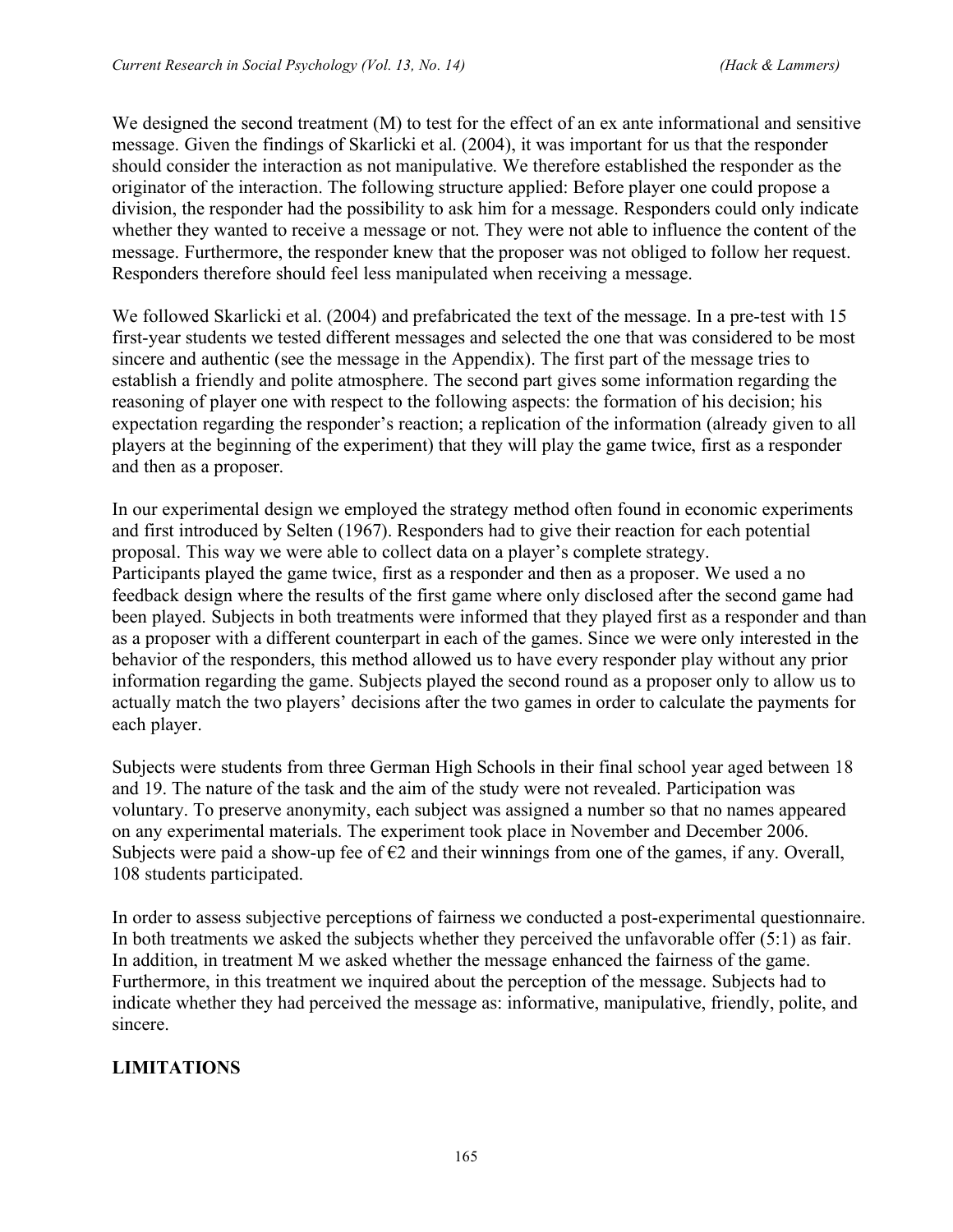We designed our message to contain different aspects of social accounts. This umbrella concept has some downsides. In particular, our message reminds the responder that she will act as a proposer in the next game, although with a different counterpart. This might reframe the distributive fairness perceptions of the responder. However, we tried to address this limitation by pointing out this information to the responders in both treatments C and M before they started the first game.

Furthermore, the introduction of the possibility for the responder to request a message shows some limitations. In particular, subjects could perceive this possibility as being given some (although very restricted) form of voice, constituting a form of procedural fairness (Folger, 1977). They might therefore feel more responsible for the outcome and more inclined to accept even a low offer. We address this limitation in our post-experimental questionnaire. There, subjects had to indicate whom they perceived as being responsible for the allocation decision. They were asked to evaluate the responsibility of the proposer, the experimenter, and themselves. An increase in the perception of oneself being responsible for the decision could serve as an indication for a significant effect of having voice, which we did not find in our results. Nevertheless, this form of message request represents a limitation of our approach.

### **RESULTS AND DISCUSSION**

Overall, data were collected for 108 subjects. Fifty-two (20 females, 32 males) were in treatment C, the basic mini-ultimatum game. This treatment provides the basis of comparison. Fifty-six subjects (34 females, 22 males) were in treatment M, in which player two was allowed to request a short message from player one. All in all three responders in treatment M did not obtain the requested message from the proposer. We eliminated these subjects from our data leaving us fifty-three subjects (33 females, 20 males) for our empirical analysis.

To test our hypotheses we are interested in the variations of responders' reaction to the unfair offer (5:1) across both treatments. Figure 1 displays our results on rejection rates. The bars represent the percentage of responders that reject the 5:1 offer in the two games.





The average rejection rate in the basic mini-ultimatum game (treatment C) is higher than in treatment M. Twenty-three of the fifty-two responders rejected the (5:1) offer, which accounts for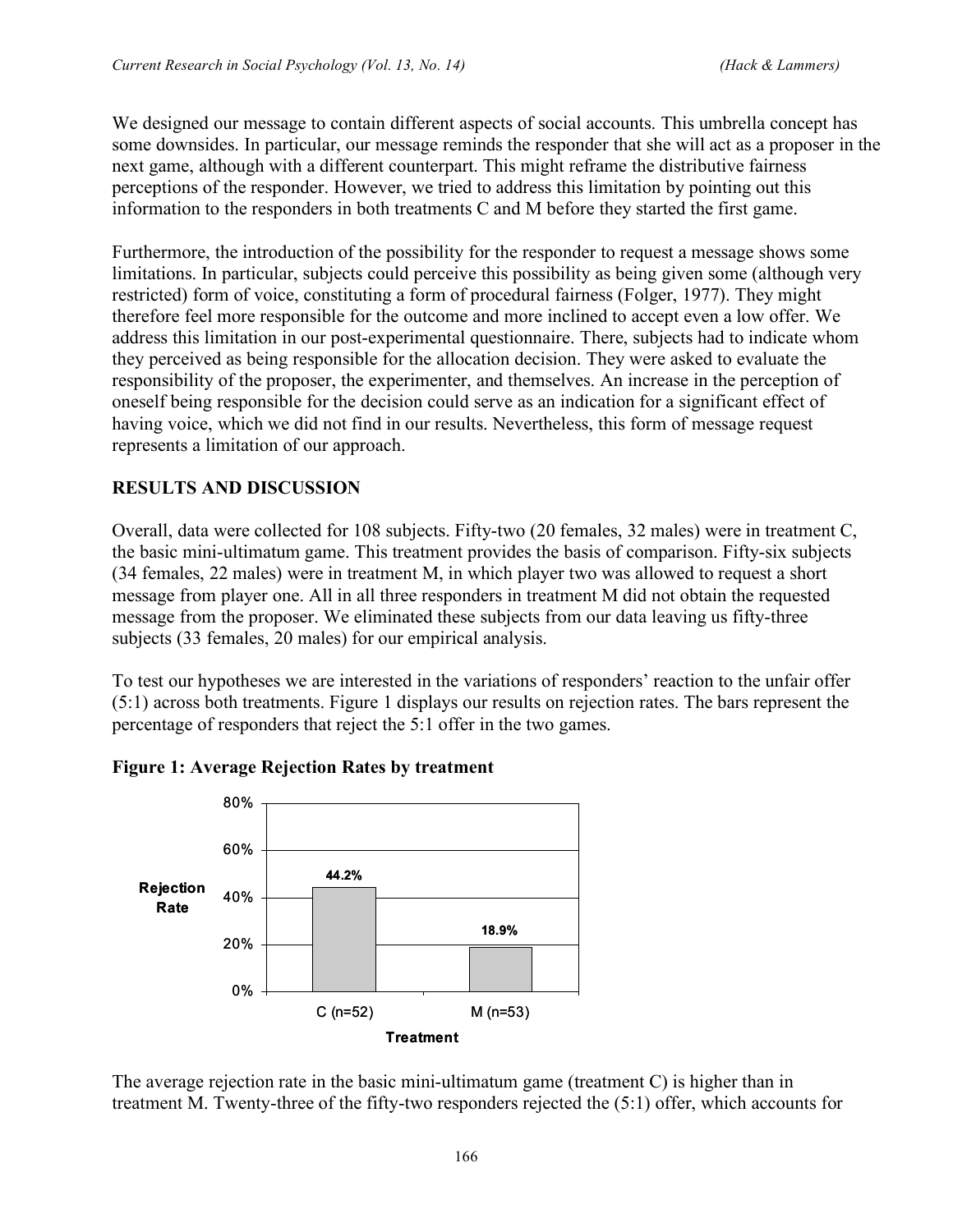44.2 percent. With ten subjects (18.9 %) rejecting the unfair offer in treatment M, average rejection rate is well below treatment C. The descriptive results support our first hypothesis. To test significance we applied the non-parametric Chi-Square test. It is used to determine differences between autonomous sample groups if data is measured on a nominal scale. Analyzing the available data we find significant support for a difference between treatments C and M with Chi-Square  $=$ 7.835 and a p-value = 0.005. This result corroborates our first hypothesis that when a distribution is unfair, an informational and sensitive message does have a significant impact on a recipient's action, i.e. on a recipient's rejection behavior.

To verify our second hypothesis regarding the perceived fairness of the unfavorable outcome, we asked responders in a post-questionnaire whether the unfavourable offer (5:1) was perceived as fair on a four point likert-scale ( $1 =$  definitely yes,  $4 =$  not at all).



### **Figure 2: Fairness Perception by Treatment**

Visual as well as statistical assessment (Mann-Whitney-U = 1053;  $p < 0.05$ ) of group differences of the subjective assessments of fairness between the treatments supports our hypothesis 2. Additionally we asked those participants playing treatment M if the message enhanced the fairness of the game (1 = definitely yes;  $4 =$  not at all). The results (66 % stating definitely yes respectively yes; mean  $= 2.25$ ) suggest a fairness enhancing effect of the message.

We used binomial and ordinal logistic regression analyses to statistically examine our third and fourth hypothesis. Treatment and gender variables were entered at a first step. On a second step a product term representing the gender x treatment interaction was entered. Table 1 summarizes the results of the regression analysis for the dependent variable.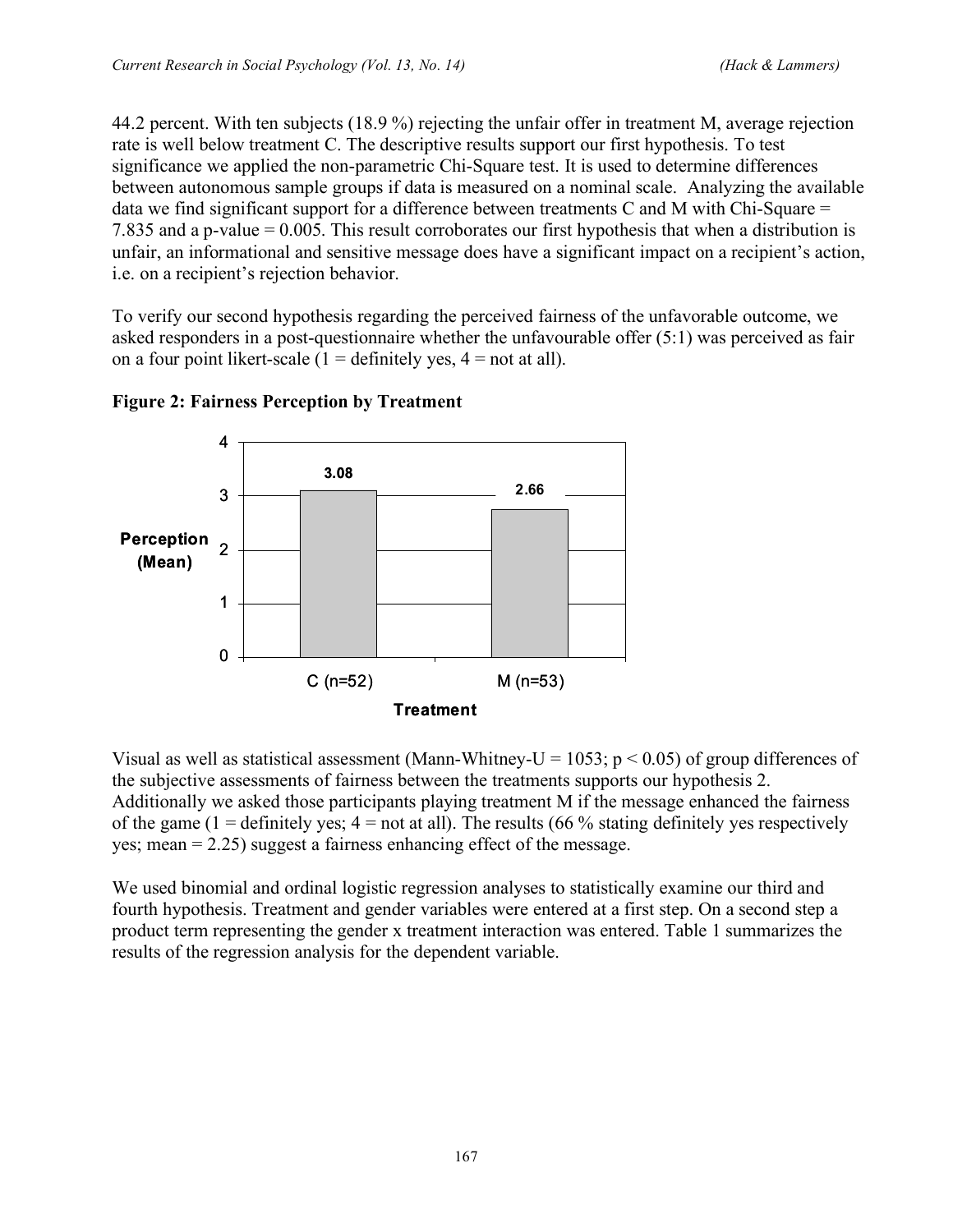|                       | <b>Betas for dependent variable</b> |                                       |  |
|-----------------------|-------------------------------------|---------------------------------------|--|
| Independent variables | <b>Rejection Rate<sup>1</sup></b>   | Perception of Unfairness <sup>2</sup> |  |
| Message               | $1.064***(0.333)$                   | $0.846***(0.278)$                     |  |
| Gender                | $1.830**$ (0.952)                   | $2.167**$ (0.870)                     |  |
| Message x Gender      | $-0.839$ (0.461)                    | $-0.769$ (0.379)                      |  |
| Nagelkerkes $R^2$     | 0.152                               | 0.116                                 |  |
| Hosmer-Lemeshow-Test  | 0.000                               | 0.000 <sup>3</sup>                    |  |
| Number of subjects    | 105                                 | 105                                   |  |

#### **Table 1: Results of Logistic Regression Analysis**

\*p<0.1; \*\*p<0.05; \*\*\*p<0,001; () standard deviation

 $1$  binomial logistic regression;  $2$  ordinal logistic regression;  $3$  for all three partial binominal logistic models

We find, consistent with our hypothesis 3, a significant message x gender interaction (beta = -0.839, p < 0.1) regarding rejection rate. This interaction is plotted in Figure 2 and shows that an informational and sensitive message makes more of a difference for women in accepting an unfair distribution than it does for man. In treatment M, significantly fewer women show retaliatory behavior whereas a message appears to have less impact on men's retaliatory behavior.





Furthermore, in corroboration of our hypothesis 4, we find a significant interaction (beta =  $-0.769$ , p  $\leq$  0.1) regarding perceived fairness. By and large the same effects could be seen. The interaction is plotted in Figure 4.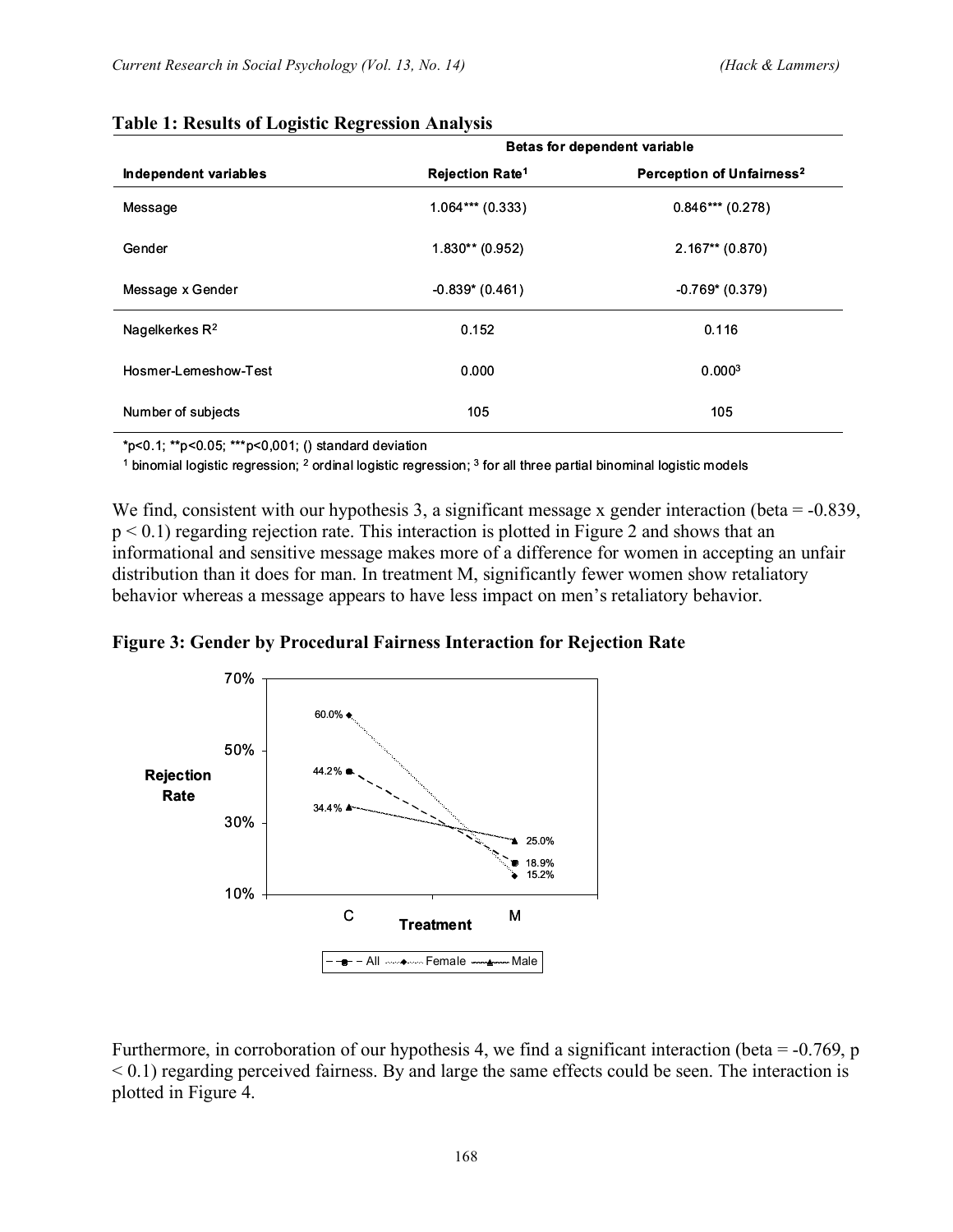

### **Figure 3: Gender by Procedural Fairness Interaction for Fairness Perception**

As the purpose of this study was to examine the effect of an informational as well as sensitive message we asked participants in a post-questionnaire whether the message was perceived as informational, manipulative, friendly, polite, and sincere on a four point likert-scale  $(1 =$  definitely yes,  $4 =$  not at al). With 79.2% of all participants stating that the message was informative (mean  $=$ 1.85) and 84.9% stating that the message was not manipulative (mean = 3.23), we conclude that the message indeed shows the intended informational aspect. The same held for the intended impression of sensitivity. The message was perceived as friendly (mean  $= 1.40$ ), polite (mean  $= 1.52$ ), and sincere (mean  $= 1.33$ ).

To verify robustness of our findings we conducted various non-parametric tests on the difference between players in treatment C and M. As mentioned before, the possibility of giving some form of voice could constitute a form of procedural fairness. Due to the possibility to request a message it could be argued that responders perceive themselves responsible for the allocation as opposed to the proposer. We could have found a source effect here that has to be distinguished from the type of fairness (Cropanzano et al., 2001). To rule out this source effect we asked the subjects in both treatments if the proposer was responsible for the allocation, the experimenter, or the subject themselve  $(1 =$  definitely yes,  $4 =$  not at all). We find no indication of significant differences between the players' assessments in treatment C and M.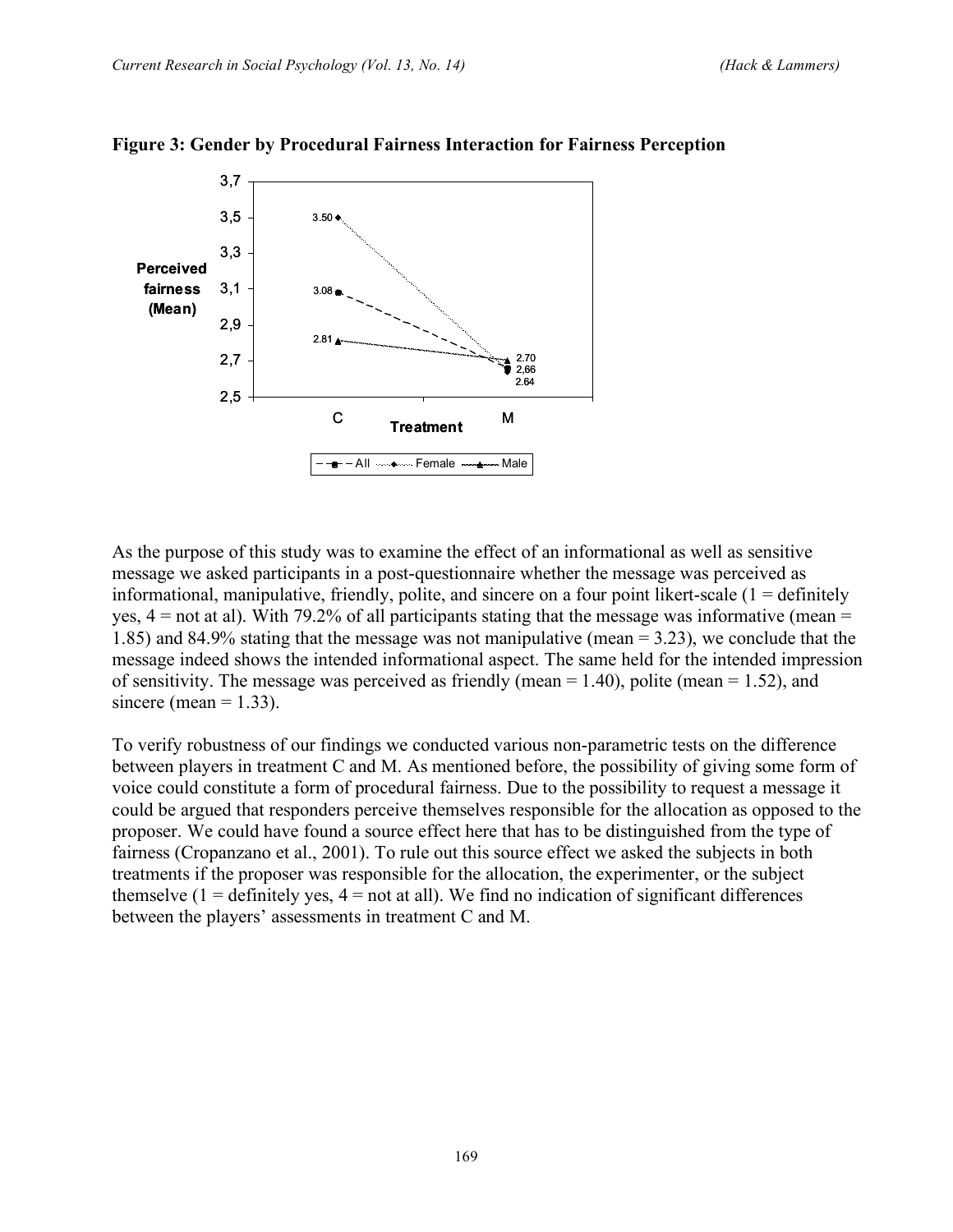| Dependent variables            | Treatment C – Mean | <b>Treatment M - Mean</b> | Mann-Whitney-U |
|--------------------------------|--------------------|---------------------------|----------------|
| Responsibility of proposer     | 1.50(0.610)        | 1.65(0.796)               | 1228.00        |
| Responsibility of experimenter | 3.44(0.698)        | 3.28(0.769)               | 1221.00        |
| Own responsilitity             | 3.88(0.323)        | 3.79(0.454)               | 1274,00        |

### **Table 2: Statistical Differences between Subjects in Treatment C and M**

\*p<0,1; \*\*p<0,05; () standard deviation

To avoid group biases which might affect rejection rates in the different treatments, we conducted both treatments in all three of the participating high schools. There are no significant differences between the sub-samples regarding rejection rates within each treatment.

Furthermore, as all players assumed the position of recipient and proposer consecutively, we are able to test if offers are in general conjunction with empirical findings in the literature. If so there is strong indication that our sample does not differ significantly from those in comparable studies. All in all, just one subject proposed the 1:5 allocation (0.9%) whereas 18 subjects (17.1%) chose the 5:1 offer. 81.9% or 86 subjects decided to offer the even allocation 3:3. Average retained allocation is with 55.4% of the total amount of  $6 \in$  fairly consistent with past results from comparable game settings, e.g. Forsythe et al. (1988) with 54%, Güth and Tietz (1986) with 65% and Güth et al. (1982) with 67%.

A comparison of the rejection rates for the unfair offer in treatment C with past studies shows similar consistencies. Experimental results suggest that if offers account for less than 15-20 % of the total, they are frequently rejected (Camerer and Thaler, 1995, Kahneman et al., 1986). In our game setting, the unfair offer accounts for 16.7% of the total. Given the evidence, our finding is in general accordance with those of Bolton et al. (2005) with a 41 % rejection rate or Falk et al. (2003) with a 44 % rejection rate.

Finally, we checked on rejection rates for the equitable offer (3:3) across both treatments. There are no significant differences across both treatments, with rejection rates of 1.9% in treatment C, and 3.8% in treatment M.

Both games were played using the strategy method (normal form) first introduced by Selten (1967). The advantage of this method is that it generates data of a player's complete strategy. However, this advantage might come at a cost. Some empirical evidence indicates that the experimental form can make a difference (McCabe et al., 2000). The normal form requires the subjects to think through every alternative and therefore tends to evoke a "cold" studied effect. In contrast, the extensive form allows for a "hot" emotional response. Therefore, the normal form tends to reduce rejection rates in the ultimatum game setting. The treatment effects thus should be less pronounced in this setting. We conclude that we might have seen even more pronounced effects in our games if we had used the extensive form.

### **CONCLUSION**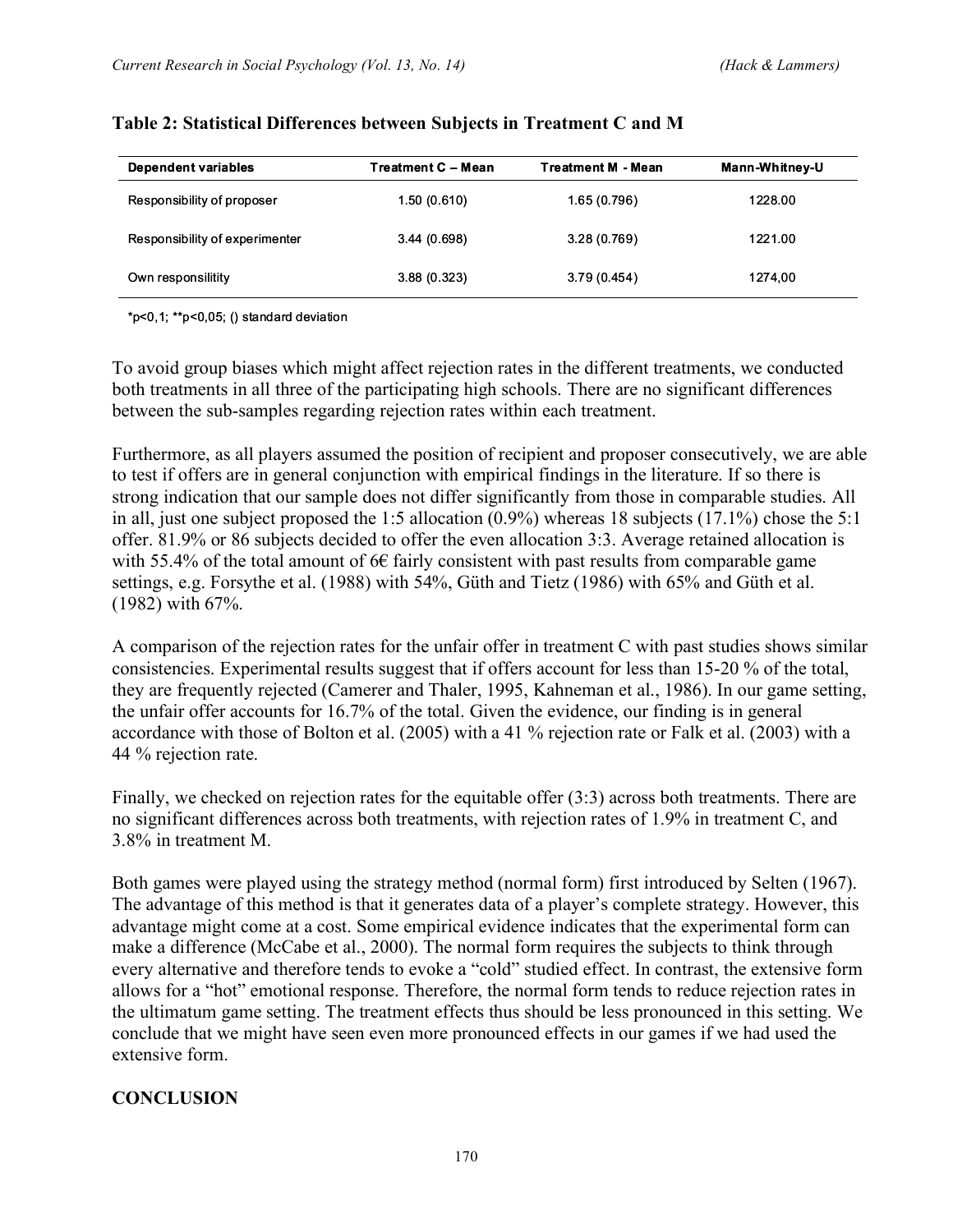In this paper we explored the mitigating effect that an informational and sensitive message can have on outcome satisfaction and the moderating role of gender. In an ultimatum game setting we investigated both the rejection rates as well as the subjective perception of fairness.

The mitigating effect of social accounts has been extensively investigated in the psychological literature. However, there are very few experiments in the field where social accounts are provided before an unfavorable event has taken place and where subjects' decisions have a direct effect on their subsequent monetary payments. We show that an ex ante informational and sensitive message has a significant negative impact on rejection behavior when the underlying distribution is unfair. The same held for the effect on the perceived fairness of an unfavorable outcome. We are therefore able to strengthen the findings on the mitigating effect of social accounts in a controlled laboratory environment with direct payoff consequences.

In a second step we examined the role of gender in the assessment ex ante communication. We find a significant message x gender interaction. An ex ante informational and sensitive message makes more of a difference for women in accepting an unfair distribution than it does for man.

If the results obtained in this study are replicated in organizational settings, this investigation could have several implications. At the most basic level, our results clearly indicate that a sincere communication positively impacts the evaluation of workplace experience. In many situations such as promotion decisions, pay raises or the allocation of budgets, employees are faced with uncooperative games where the resulting distributions are unequal. While mangers often have relatively little control over these outcomes or organizational procedures resulting in these outcomes they do have control over their interpersonal interactions with employees. In these cases, they should put a strong focus on interactional fairness aspects. To secure this behavior, organizations might invest in specialized communication trainings for managers.

In addition, our results suggest that managers need to be aware that there might be gender differences regarding the relative importance assigned to distributions and communication. This may imply different communication strategies for dealing with male and female subordinates as management tries to create an optimal environment of fairness.

Ultimately, the results of this study suggest the management and organizations as such should provide ex ante information in case of upcoming and potentially unfair situations in a very sensitive way. Furthermore, they should become aware of gender differences in emphasis on fairness-related factors that could potentially lead to perceptions of fairness.

### **REFERENCES**

Adams, J.S. (1965). Inequity in social exchange. In L. Berkowitz (Ed.), *Advances in Experimental Social Psychology Vol. 9* (pp. 43-90). New York: Academic Press.

Baron, R.A. (1988). Attributions and Organizational Conflict: The Mediating Role of Apparent Sincerity. *Organizational Behavior and Human Decision Processes*, *41*, 111-127.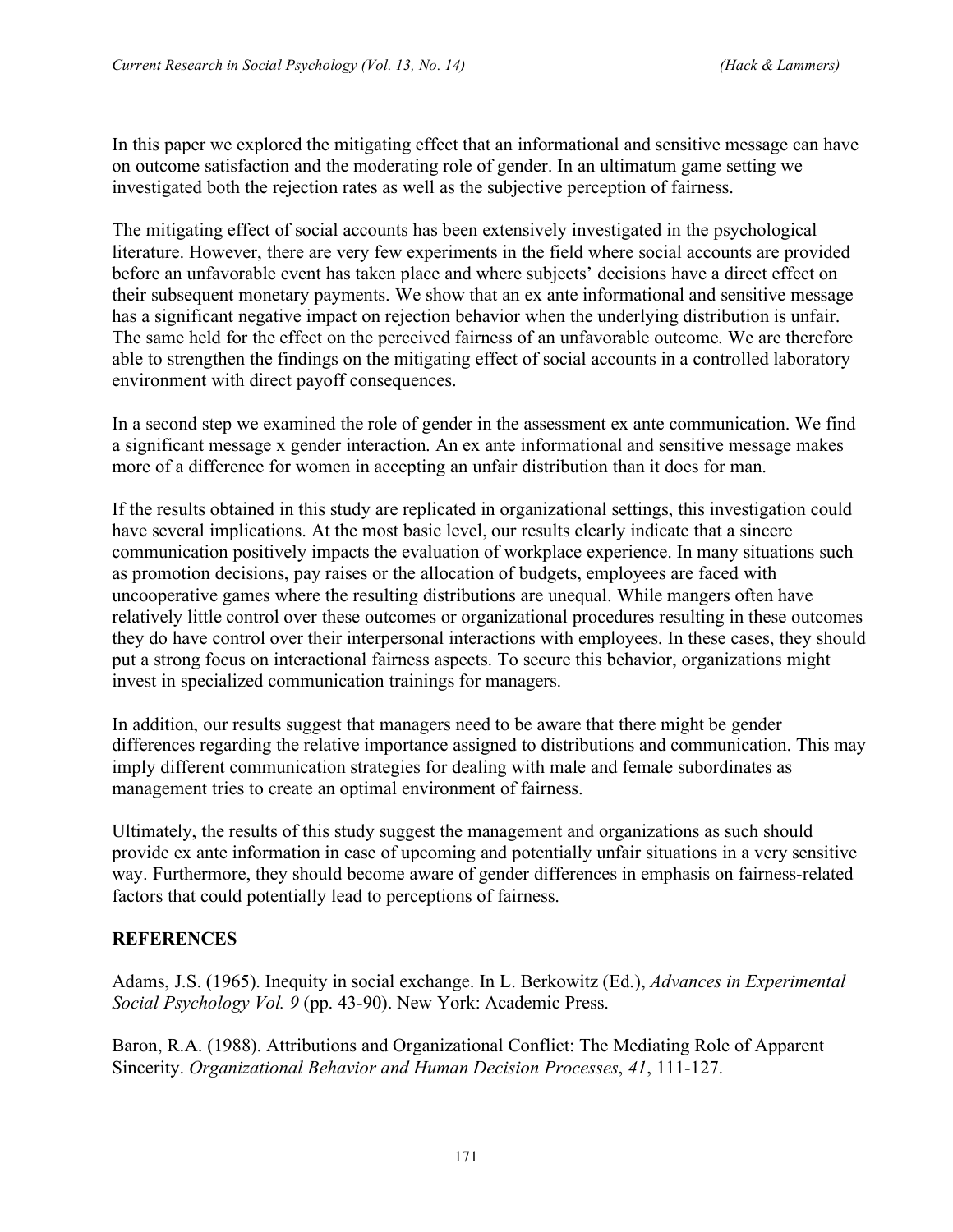Bies, R.J. (1987). The Predicament of Injustice: The Management of Moral Outrage. In L.L. Cummings & B.M. Staw (Eds.), *Research in Organizational Behavior* (pp. 289-319), Greenwich, CT: JAI.

Bies, R.J. (1989). Managing Conflict before it Happens: The Role of Accounts. In M.A. Rahim (Ed.), *Managing Conflict: An Interdisciplinary Approach* (pp. 83-91). New York: Praeger.

Bies, R. J. & Moag, J.S. (1986). Interactional Justice: Communication Criteria of Fairness. In R.J. Lewicki, B.H. Sheppard, & M.H. Bazerman (Eds.), *Research on Negotiation in Organizations* (pp. 43-55), Greenwich, CT: JAI.

Bies, R.J. & Shapiro, D.L. (1987). Interactional Fairness Judgments: The Influence of Causal Accounts. *Social Justice Research, 1*, 199-218.

Bokemeier, J.L. and W.B. Lacy (1986): Job values, rewards, and work conditions as factors in job satisfaction among men and women. *Sociological Quarterly*, *28*, 189-204

Cameron, L.A. (1999). Raising the Stakes in the Ultimatum Game: Experimental Evidence from Indonesia. *Economic Inquiry*, *37*, 47-59.

Cohen-Charash, Y. & Spector, P.E. (2001): The Role of Justice in Organizations: A Meta-Analysis. *Organizational Behavior and Human Decision Processes, 86*, 278-321.

Colquitt, J. A. (2001). On the Dimensionality of Organizational Justice: a Construct Validation of a Measure. *Journal of Applied Psychology*, *86,* 386 - 400.

Colquitt, J.A., Conlon, D.E., Wesson, M.J., Porter, C.O.L.H. & Ng, K.Y. (2001). Justice in the Millennium: A Meta-analytic Review of 25 Years of Organizational Justice Research. *Journal of Applied Psychology*, *86*, 425-445.

Cross, S.E. and L. Madson (1997). Models of the self: Self-construals and gender. *Psychological Bulletin*, *122*, 5-37.

Folger, R. (1977). Distributive and Procedural Justice: Combined Impact on "Voice" and Improvement on Experienced Inequity. *Journal of Personality and Social Psychology*, *35*, 108-119.

Gabriel, S. and W.L. Gardner (1999). Are There "His" and "Hers" Types of Interdependence? The Implications of Gender Differences in Collective Versus Relational Interdependence for Affect, Behavior, and Cognition. *Journal of Personality and Social Psychology, 77*, 642-655.

Greenberg, J. (1996). *The Quest for Justice on the Job: Essays and Experiments*. Thousand Oaks, CA: Sage.

Güth, W., Schmittberger, R. & Schwarze, B. (1982). An Experimental Analysis of Ultimatum Bargaining. *Journal of Economic Behavior and Organization, 3*, 367-388.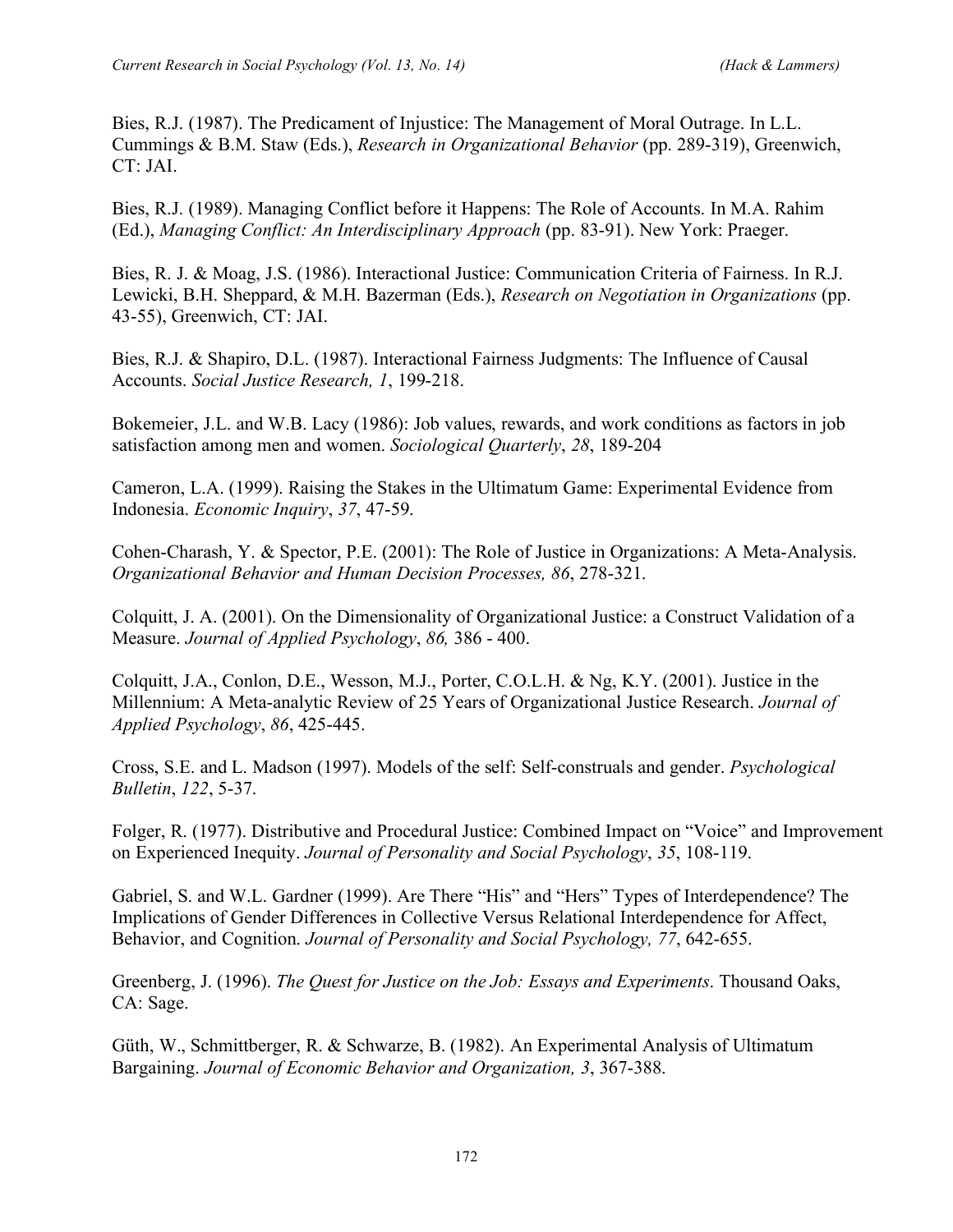Hallock, M. (1997). Organizing and Representing Women: Lessons from the U.S. In B. Pollock (Ed.), *Strife: Sex and Politics in Unions*. Sydney, Australia: G. Allen.

Hoffman, L.W. (1972). Early childhood experience and women's achievement motives. *Journal of Social Issues, 28*: 129-155.

Kaman, V.S. and C.E. Hartel (1994). Gender differences in anticipated pay negotiation strategies and outcomes. *Journal of Business and Psychology, 9,* 183-197.

Lambert, S.J. (1991): The combined effects of job and family characteristics on the job satisfaction, job involvement, and intrinsic motivation of men and women workers. *Journal of Organizational Behavior*, 12, 341-363.

Lind, E.A. & Tyler, T.R. (1988). *The social psychology of procedural justice*. New York: Plenum Press.

Markus, H. and S. Kitayama (1991). Culture and the self: Implications for cognition, emotion, and motivation. *Psychological Review, 98*, 224-252.

Ohbuchi, K., Kameda, M. & Agarie, N. (1989): Apology as Aggression Control: Its Role in Mediating Appraisal of and Response to Harm. *Journal of Personality and Social Psychology, 6*, 219-227.

Pillutla, N.M. & Murnighan, J.K. (1995). Being Fair or Appearing Fair: Strategic Behavior in Ultimatum Bargaining. *Academy of Management Journal, 38,* 1408-1426.

Pillutla, N.M. & Murnighan, J.K. (1996). Unfairness, Anger, and Spite: Emotional Rejections of Ultimatum Offers. *Organizational Behavior and Human Decision Processes, 68,* 208-224.

Rosener, J.B. (1990): Ways women lead. *Harvard Business Review*: 119-125.

Roth, A. (1995). Bargaining experiments. In J. Kagel & A.E. Roth (Eds.), *Handbook of Experimental Economics* (pp. 253-348). Princeton: Princeton University Press.

Sauser, W.I. & C.M. York (1978): Sex differences in job satisfaction: A re-examination. *Personnel Psychology, 31*, 537-547.

Schaubroeck, J., May, D.R. & Brown, F.W. (1994). Procedural justice explanations and employee reactions to economic hardship: A field experiment. *Journal of Applied Psychology*, *79,* 455-460.

Selten, R. (1967). Die Strategiemethode zur Erforschung des eingeschränkt rationalen Verhaltens im Rahmen eines Oligopolexperiments. In H. Sauermann (Ed.), *Beiträge zur experimentellen Wirtschaftsforschung* (pp. 136-168). Tübingen: Mohr.